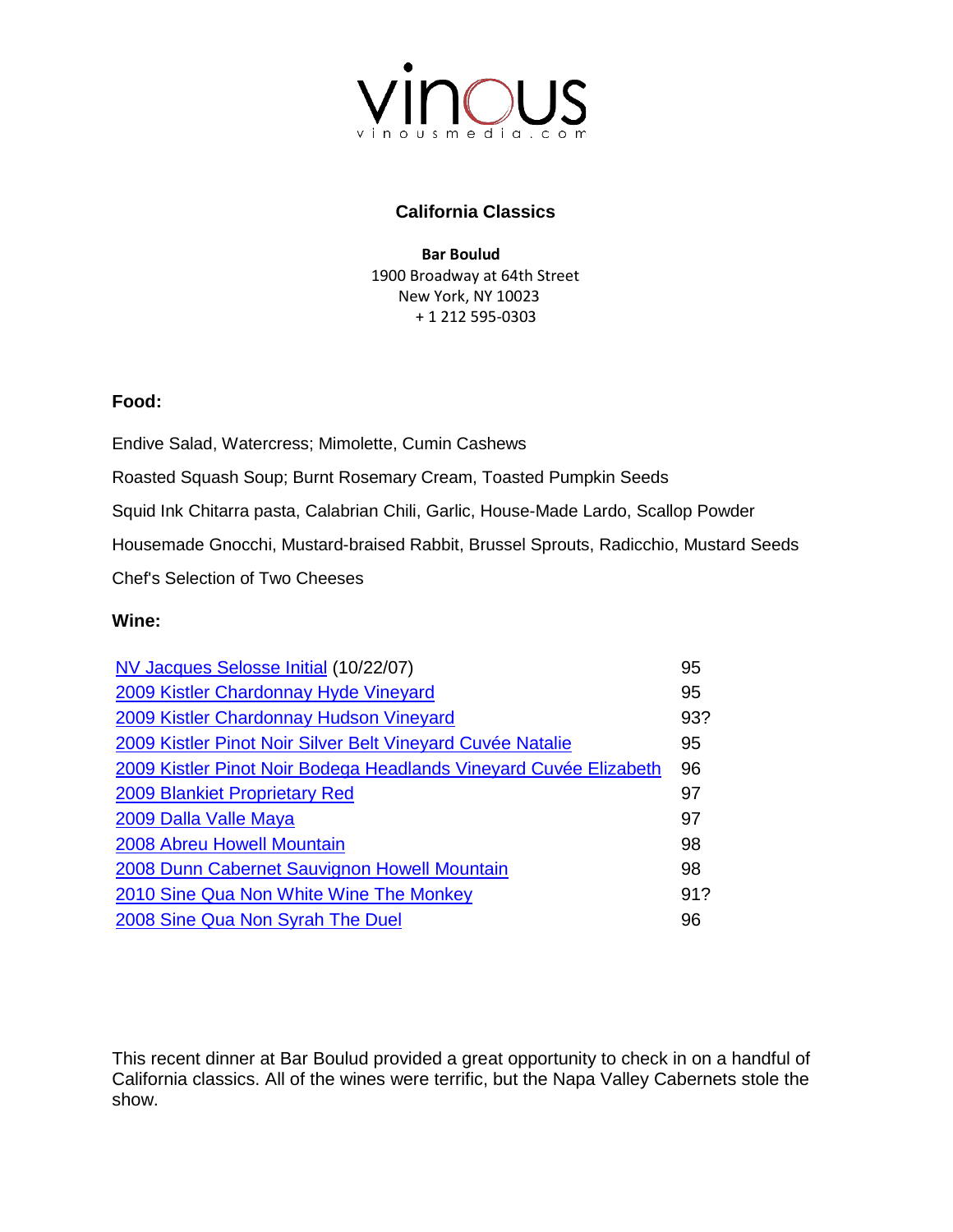

Our menu is full of highlights, including the pumpkin soup, which is a fabulous, hearty winter starter I order often. I am also a huge fan of the squid ink pasta with home made lardo, a dish that isn't always on the menu, but that Executive Chef Olivier Quignon was kind enough to prepare for us. The housemade gnocchi with mustard-braised rabbit is also delicious, though perhaps not the best match for these specific wines. That is a small quibble, though, as the evening was a great deal of fun. Service was especially attentive on this night, something I am always appreciative of having spent several years in the restaurant business after college.

Is there a better way to start dinner than with a glass of Selosse? Probably not. When reaching for Selosse, I often gravitate towards the **Initial**, as it is the most vibrant wine in the range. This bottle, which was disgorged a few years ago, brings together the classic lemon peel, white flowers and mineral, signatures nicely mellowed over time. Superb. Kistler's **2009 Chardonnay Hyde Vineyard** is absolutely gorgeous, with all of its characteristic richness, power and breadth on full display. Creamy and expressive, the 2009 is in a great spot today. We are less fortunate with the **2009 Chardonnay Hudson Vineyard**, which never seems to come together in the glass. The flavors are decidedly mineral and savory, but the fruit is a bit muted.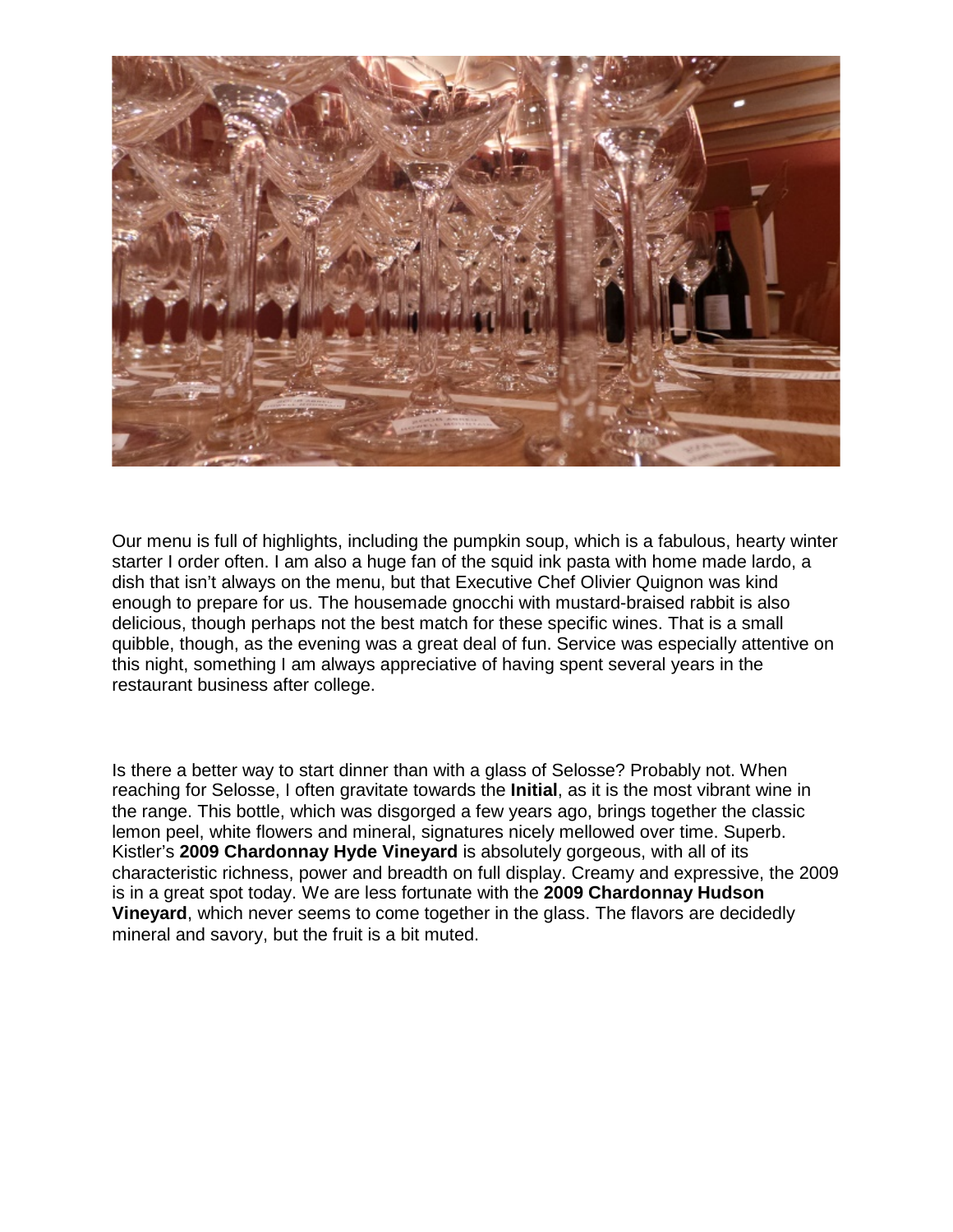Kistler Kistler<br>Cuvée Natalie Cuvée Élizabeth <sup>Budega</sup> Headlands Vineyard Belt Vineyard

Both **2009** Pinots are striking. The **Pinot Noir Silver Belt Vineyard Cuvée Natalie** is lifted, savory and aromatic, while the **Bodega Headlands Vineyard Cuvée Elizabeth** is more overt and fruit-driven in style. Both wines remain quite primary, though, so readers who prefer more tertiary nuances will want to give the 2009s a few more years in the cellar. I am down to my last few bottles, and hope to have the patience to wait for the wines to enter their sweet spot.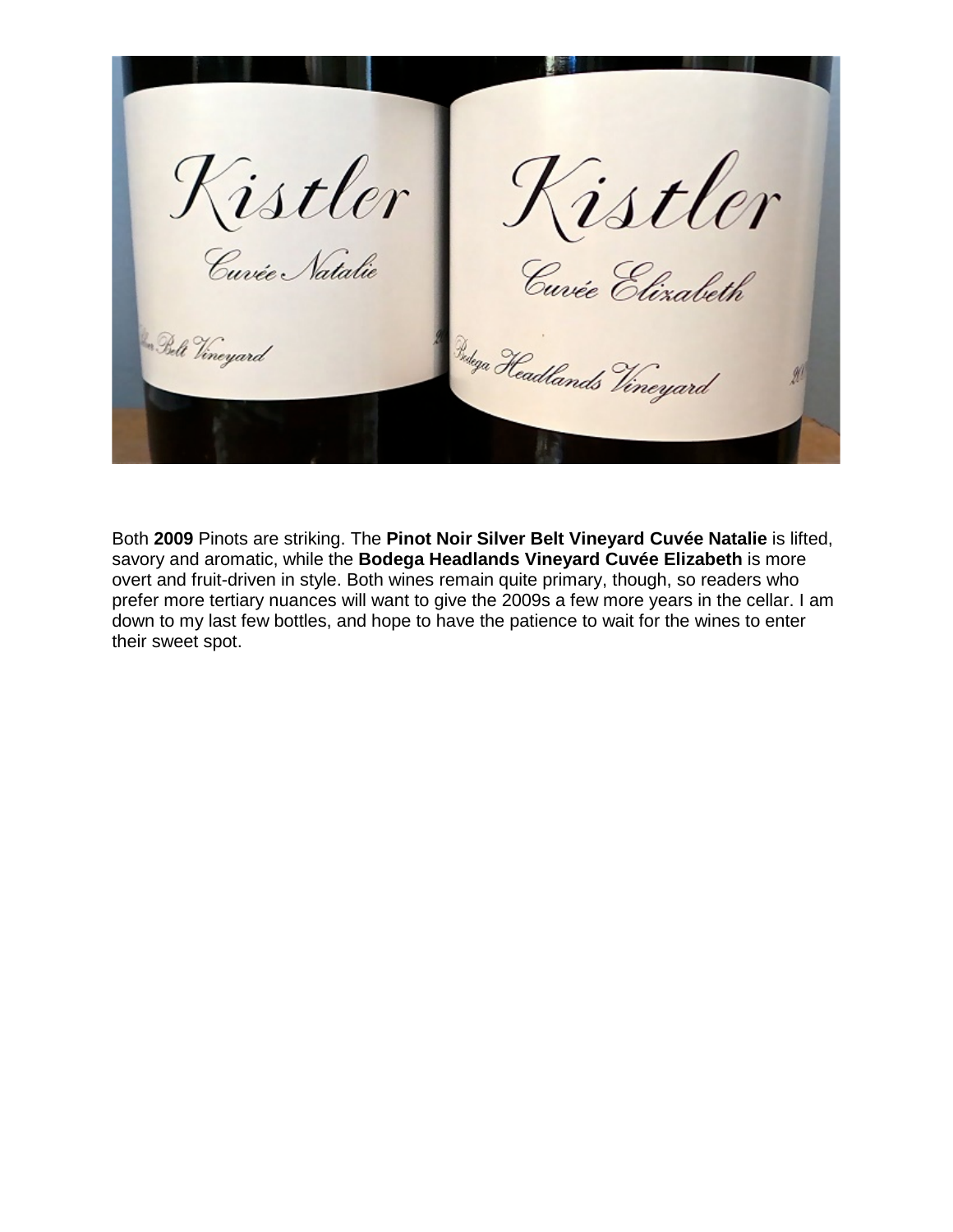

Four truly spectacular Napa Valley wines take things to another level Blankiet's **2009 Proprietary Red** wraps around the palate with voluptuous, silky fruit and exceptional overall balance. Although delicious today, the 2009 will continue to thrill those lucky enough to own it for at least another 10-15 years. The **2009 Maya** is much less giving today, as the tannins are firm and imposing. Still, the 2009 continues to develop complexity in bottle, which is obviously a great sign for the future. This is one of the best showings yet for the 2009. I suggest giving the 2009 at least a few more years in the cellar.

What a treat it is to taste and drink two epic 2008 Howell Mountain Cabernet Sauvignons together. Randy Dunn's **2008 Cabernet Sauvignon Howell Mountain** has always been a real beast. The product of a year in which a spring frost decimated production, the 2008 boasts massive fruit and overall intensity to the point the tannins are nearly buried. The flavors remain incredibly primary, with very little in the way of aromatic development, but, at the same time, I am happy to report readers will not have to wait another decade-plus to enjoy the 2008, as I had originally thought. Little by little Dunn's 2008 Cabernet Sauvignon Howell Mountain is coming together.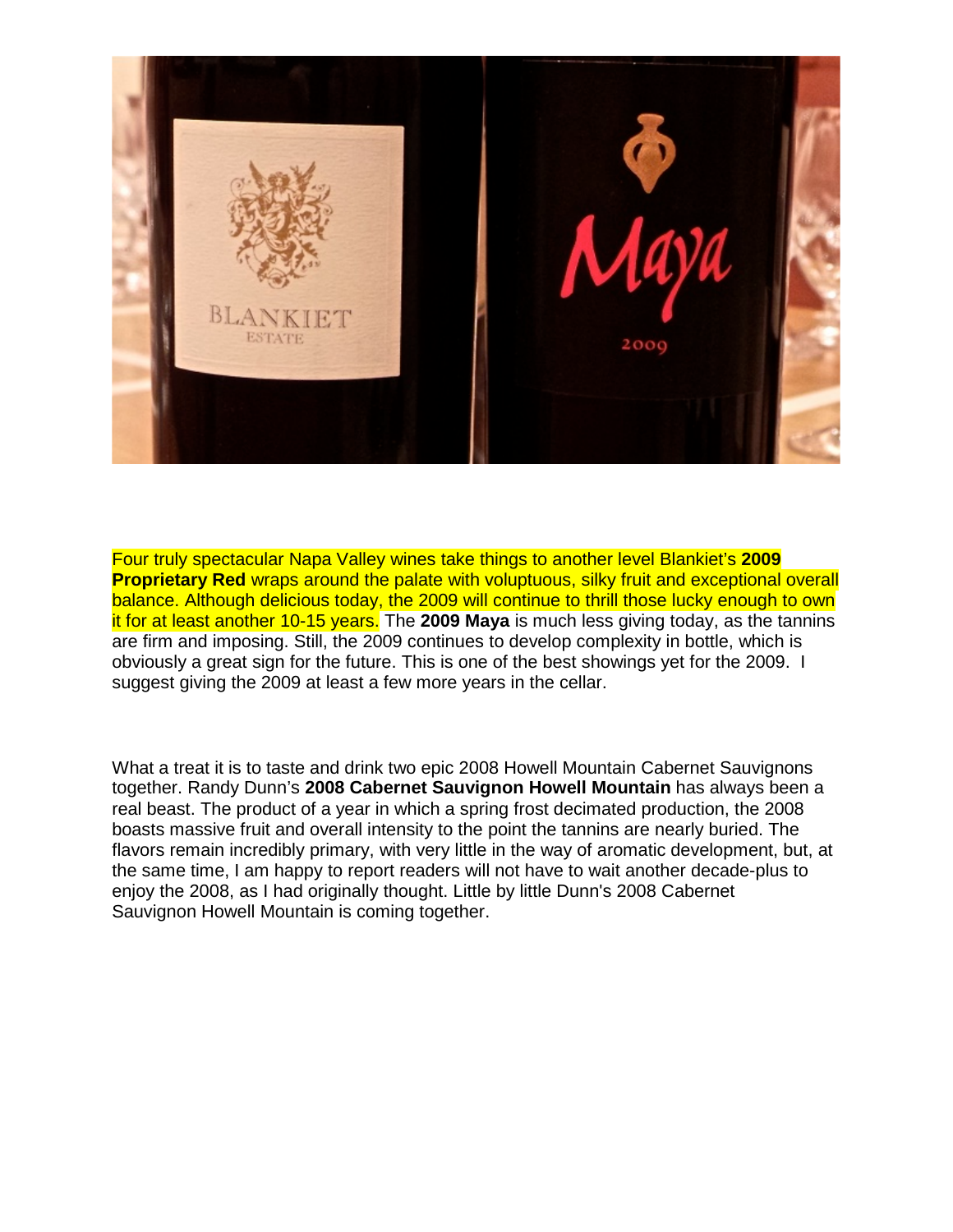

David Abreu's **2008 Howell Mountain** is in some ways a contrast to the Dunn, but to be honest, I am quite surprised by how similar both wines are. The Abreu has more fruit intensity and sweetness through the mid-palate, but that is about it. Like the Dunn, the Abreu remains quite primary at this stage but has a very bright future. All things considered the 2008s are more similar than dissimilar, which is eye opening.



I wasn't sure whether to serve white or red to finish the dinner, so we did both. The **2010 The Monkey** from Sine Qua Non is a bit reduced, something I don't remember picking up